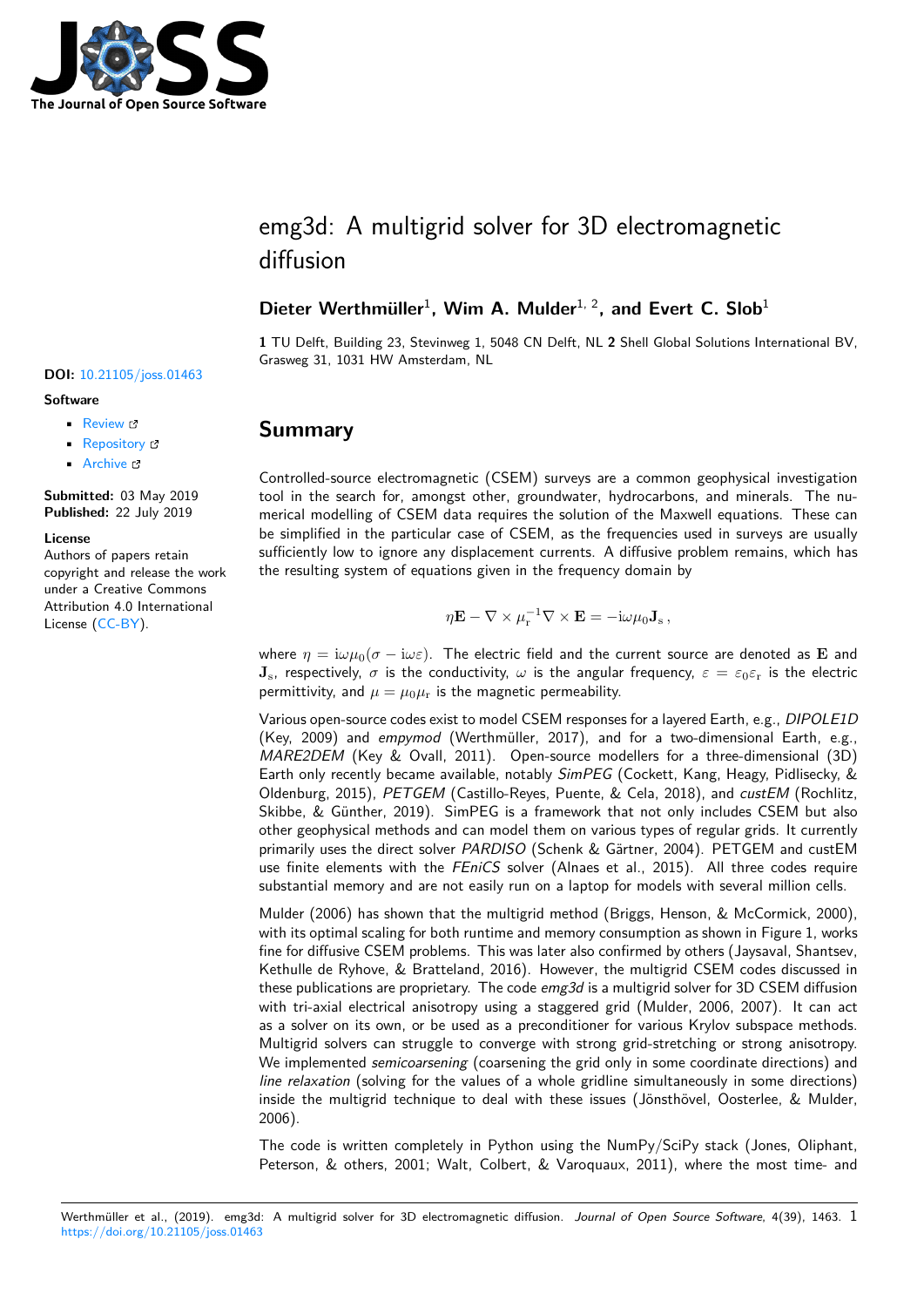



**Figure 1:** Example showing the optimal scaling of emg3d for both (a) runtime and (b) memory consumption. The model is a homogeneous fullspace of  $1 S/m$  and frequency is  $1 Hz$  (running as a single thread on an Intel $(R)$  Xeon $(R)$  CPU @ 2.50GHz).

memory-consuming parts are sped up through jitted functions using Numba (Lam, Pitrou, & Seibert, 2015). It can currently be used as a stand-alone modeller or as a solver in conjunction with the SimPEG-framework.

### **Acknowledgements**

This code was developed within the Gitaro.JIM project funded through MarTERA as part of Horizon 2020, a funding scheme of the European Research Area (ERA-NET Cofund, https: //www.martera.eu).

### **[References](https://www.martera.eu)**

Alnaes, M. S., Blechta, J., Hake, J., Johansson, A., Kehlet, B., Logg, A., Richardson, C., et al. (2015). The FEniCS project version 1.5. *Computing in Science & Engineering*, *3*. doi:10.11588/ans.2015.100.20553

Briggs, W., Henson, V., & McCormick, S. (2000). *A Multigrid Tutorial, Second Edition*. Society for Industrial and Applied Mathematics. doi:10.1137/1.9780898719505

Cas[tillo-Reyes, O., Puente, J. de l](https://doi.org/10.11588/ans.2015.100.20553)a, & Cela, J. M. (2018). PETGEM: A parallel code for 3D CSEM forward modeling using edge finite elements. *Computers & Geosciences*, *119*, 123–136. doi:10.1016/j.cageo.2018.07.005

Cockett, R., Kang, S., Heagy, L. J., Pidlisecky, A., & [Oldenburg, D. W. \(2015\).](https://doi.org/10.1137/1.9780898719505) SimPEG: An open source framework for simulation and gradient based parameter estimation in geophysical applications. *[Computers & Geosc](https://doi.org/10.1016/j.cageo.2018.07.005)iences*, *85*, 142–154. doi:10.1016/j.cageo.2015.09.015

Jaysaval, P., Shantsev, D. V., Kethulle de Ryhove, S. de la, & Bratteland, T. (2016). Fully anisotropic 3-D EM modelling on a Lebedev grid with a multigrid pre-conditioner. *Geophysical Journal International*, *207*(3), 1554–1572. doi:10.1093/gji/ggw352

Jones, E., Oliphant, T., Peterson, P., & others. (2001). [SciPy: Open source scientific](https://doi.org/10.1016/j.cageo.2015.09.015) tools for Python. Retrieved from http://www.scipy.org